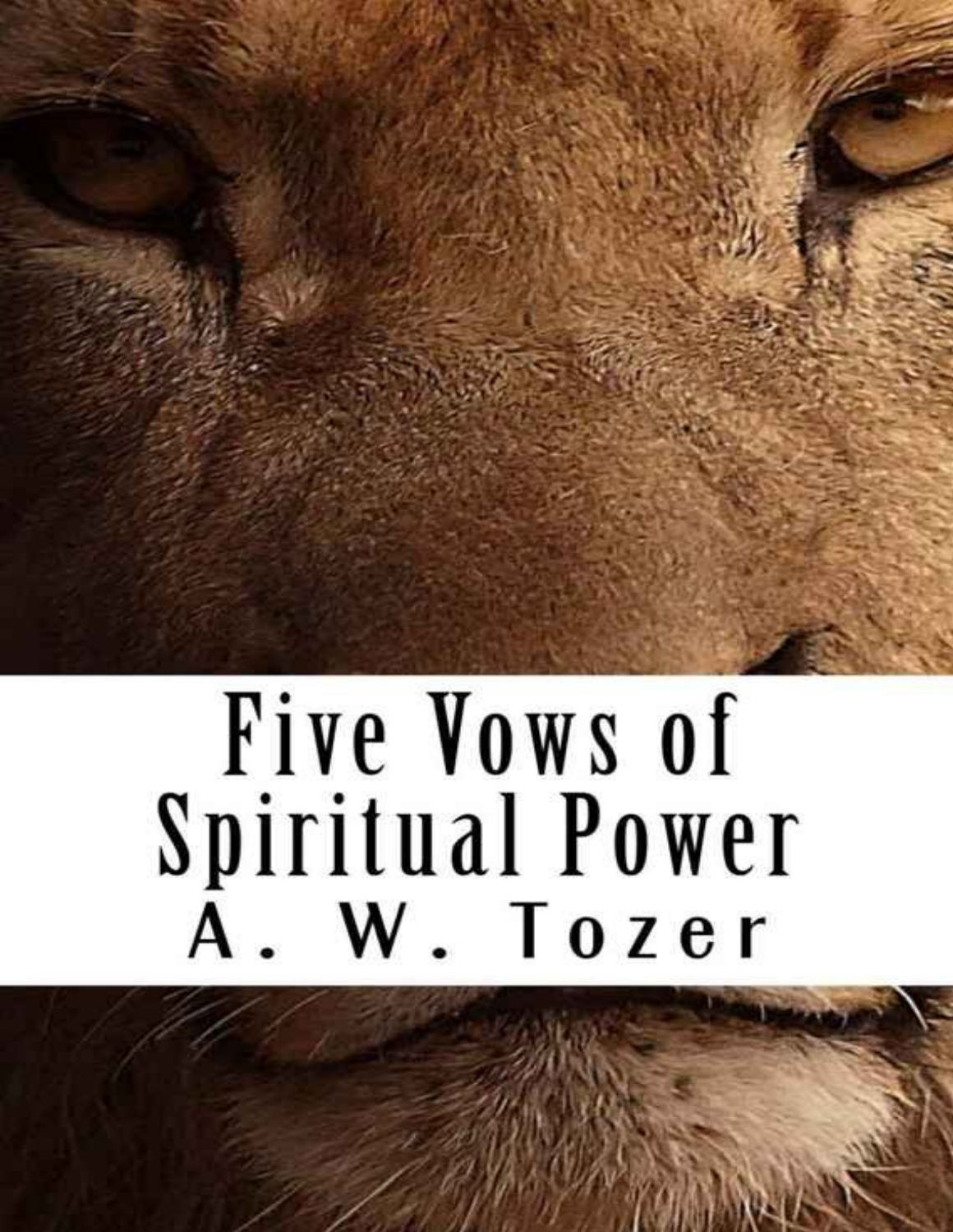# **FIVE VOWS FOR SPIRITUAL POWER**

*By*

# *A. W. Tozer*

*pastor, preacher, author, magazine editor, spiritual mentor*



First published in 1962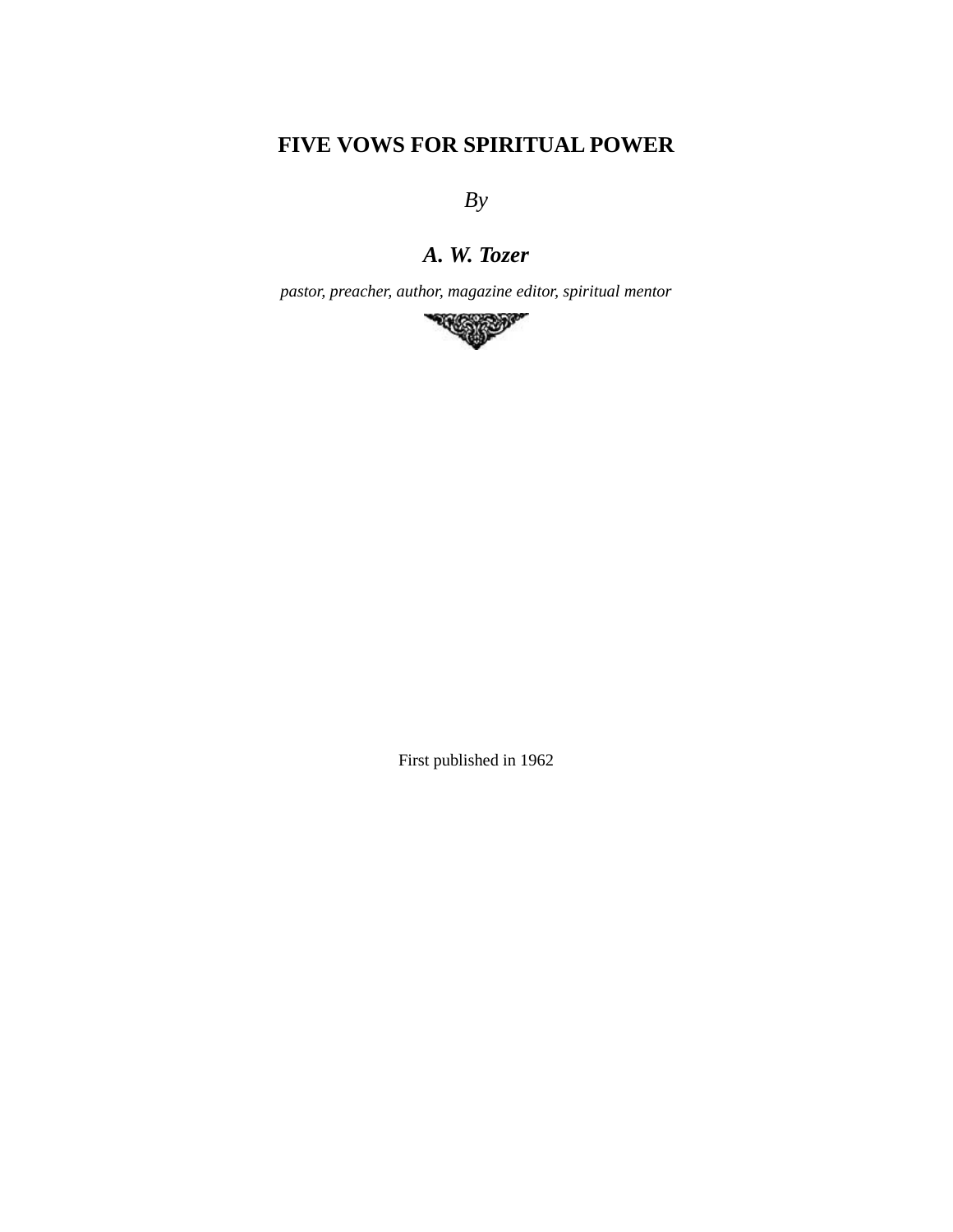Please see the back page for more great titles available through CrossReach Publications.

And if you enjoyed this book please consider leaving a review on [Amazon.](https://www.amazon.com/review/review-your-purchases) That helps us out a lot. Thanks.



#### **Available in paperback and eBook editions**

© 2016 CrossReach [Publications](https://www.amazon.com/s/ref=nb_sb_noss_2?url=search-alias%3Daps&field-keywords=crossreach+publications) All rights reserved, including the right to reproduce this book or portions thereof in any form whatsoever.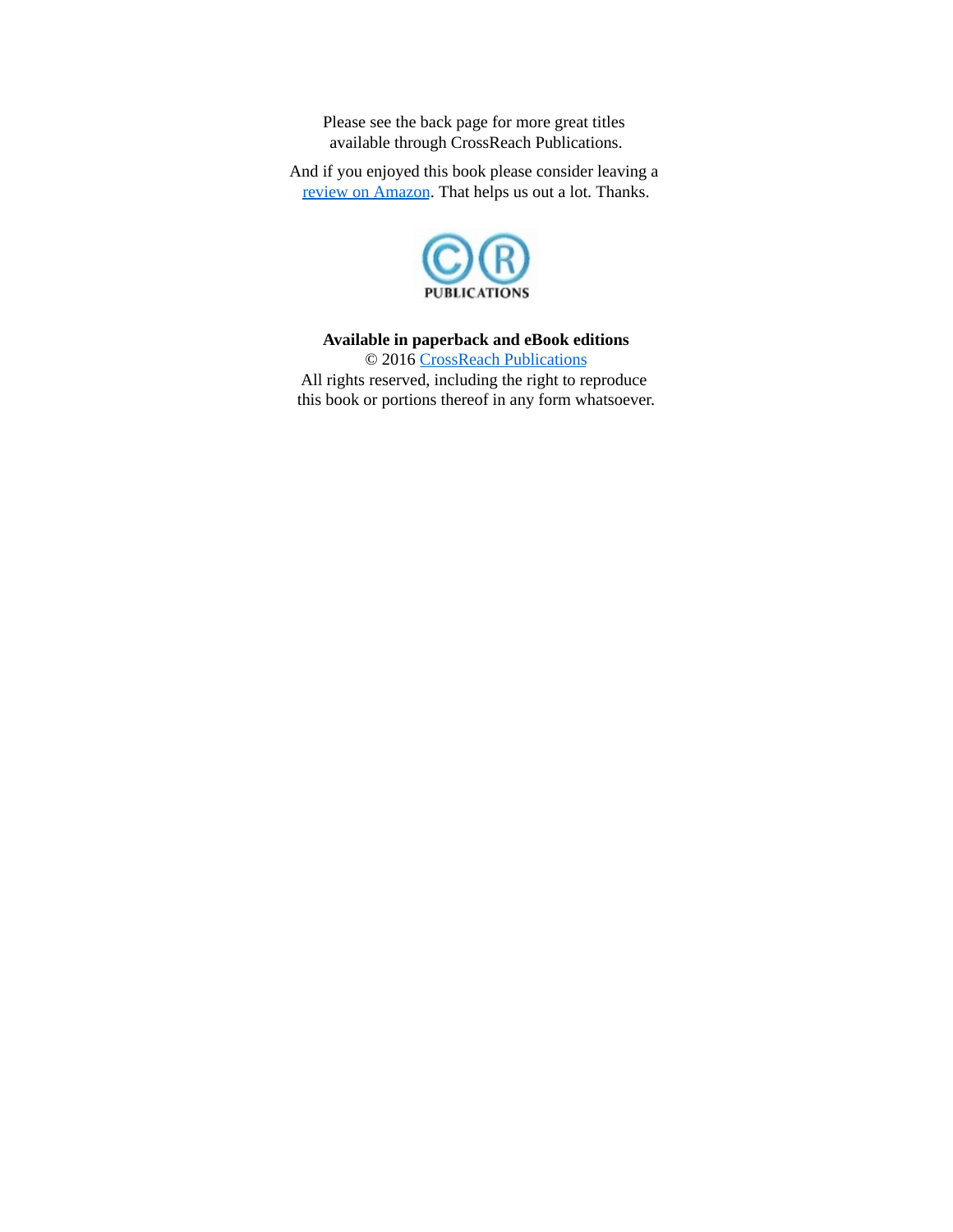# **FIVE VOWS FOR SPIRITUAL POWER**

Some people object to taking vows, but in the Bible you will find many great men of God directed by covenants, promises, vows and pledges. The psalmist was not averse to the taking of vows: "Thy vows are upon me, O God," he said. "I will render my praises unto thee" (Psalm 56:12).

My counsel in this matter is that if you are really concerned about spiritual improvement—the gaining of new power, new life, new joy and new personal revival within your heart—you will do well to make certain vows and proceed to keep them. If you should fail, go down in humility and repent and start over. But always keep these vows before you. They will help harmonize your heart with the vast powers that flow out and down from the throne where Christ sits at the right hand of God.

A carnal man refuses the discipline of such commitments. He says, "I want to be free. I don't want to lay any vows upon myself; I don't believe in it. It is legalism." Well, let me paint a picture of two men.

One of them will not take vows. He will not accept any responsibility. He wants to be free. And he is free, in a measure—just as a tramp is free. The tramp is free to sit on a park bench by day, sleep on a newspaper by night, get chased out of town on Thursday morning, and find his way up a set of creaky stairs in some flophouse on Thursday night. Such a man is free, but he is also useless. He clutters up the world whose air he breathes.

Let's look at another man—maybe a president or prime minister or any great man who carries upon himself the weight of government. Such men are not free. But in the sacrifice of their freedom they step up in power. If they insist upon being free, they can be free, just like the tramp. But they choose rather to be bound.

There are many religious tramps in the world who will not be bound by anything. They have turned the grace of God into personal license. But the great souls are ones who have gone reverently to God with the understanding that in their flesh dwells no good thing. And they know that without God's enablement any vows taken would be broken before sundown. Nevertheless, believing in God, reverently they took certain sacred vows. This is the way to spiritual power.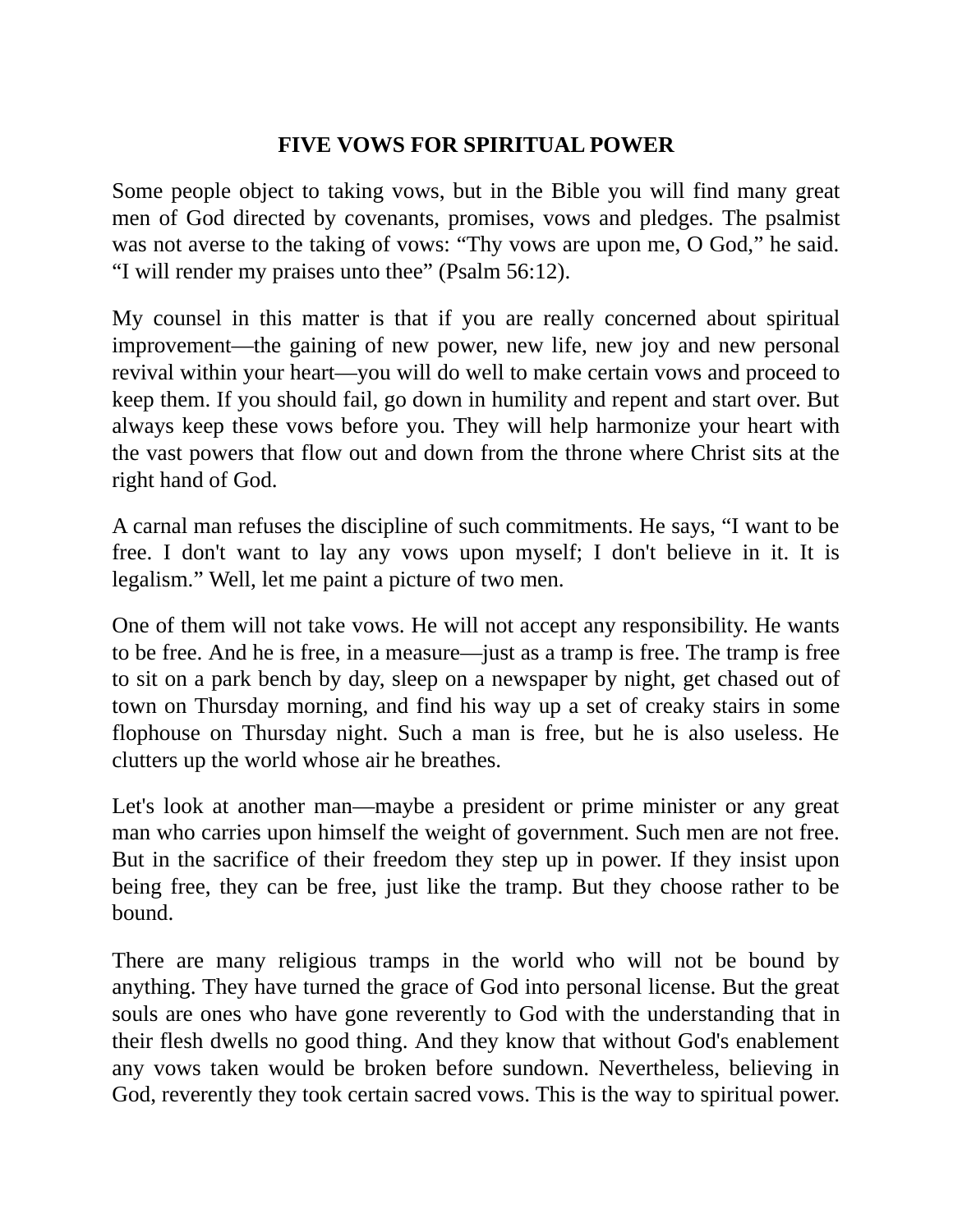Now there are five vows I have in mind which we do well to make and keep. The first is: Deal thoroughly with sin. Sin has been driven underground these days and has come up with a new name and face. You may be subjected to this phenomenon in the schools. Sin is called by various fancy names—anything but what it really is. For example, men don't get under conviction any more; they get a guilt complex. Instead of confessing their guilt to God and getting rid of it, they lie down on a couch and try to tell a man who ought to know better all about themselves. It comes out after a while that they were deeply disappointed when they were two years old or some such thing. That's supposed to make them better.

The whole thing is ridiculous, because sin is still the ancient enemy of the soul. It has never changed. We've got to deal firmly with sin in our lives. Let's remember that. "The kingdom of God is not meat and drink," said Paul, "but righteousness, and peace, and joy in the Holy Ghost" (Romans 14:17). Righteousness lies at the door of the kingdom of God. "The soul that sinneth, it shall die" (Ezekiel 18:4, 20).

This is not to preach sinless perfection. This is to say that every known sin is to be named, identified and repudiated, and that we must trust God for deliverance from it, so that there is no more sin anywhere in our lives. It is absolutely necessary that we deal thus, because God is a holy God and sin is on the throne of the world.

So don't call your sins by some other name. If you're jealous, call it jealousy. If you tend to pity yourself and feel that you are not appreciated, but are like a flower born to blush unseen and waste your sweetness on the desert air, call it what it is — self-pity.

There is resentfulness. If you're resentful, admit it. I have met people who live in a state of sputtering indignation most of the time. I know of a preacher who acts like a hen thrown out of the nest. He keeps running in all directions clucking and complaining — somebody is always doing him wrong. Well, if you have got that spirit, you must deal with it now. You must get that out of you. The blood of Jesus Christ cleanses from all sin. Instead of covering it up and trying to find a Greek marginal rendering somewhere to hide it under, call it by the right name, and get rid of it by the grace of God.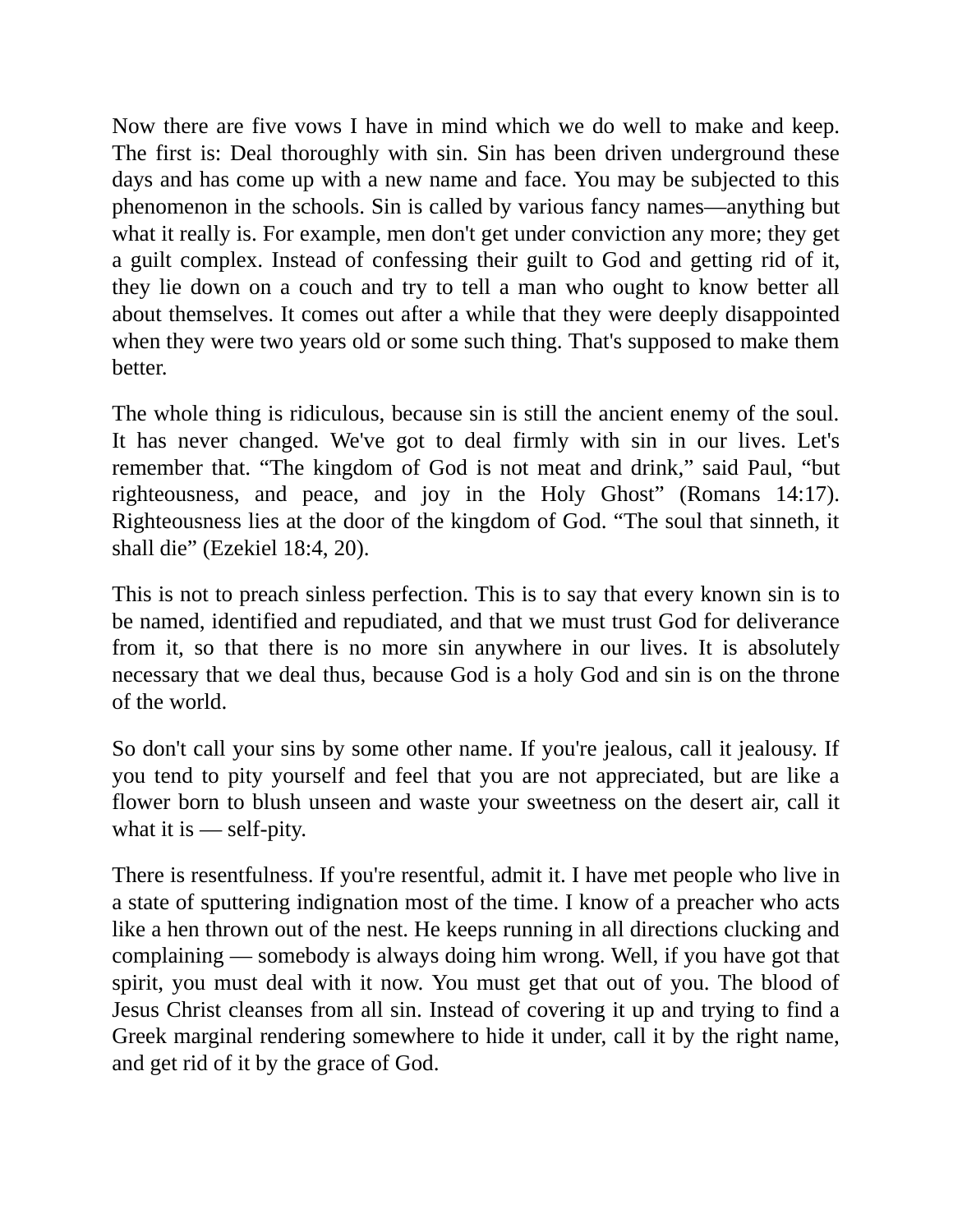And then there is your temper. Don't call it indignation. Don't try to christen it by some other name. Call it chat it is. Because if you have a bad temper you will either get rid of it or it will get rid of much of your spirituality and most of your joy.

So let's deal with sin thoroughly. Let's be perfectly candid. God loves candid people.

Now the second vow is: Never own anything. I do not mean by this that you cannot have things. I mean that you ought to get delivered from this sense of possessing them. This sense of possessing is what hinders us. All babies are born with their fists clenched, and it seems to me it means: "This is mine!" One of the first things is "mine" in an angry voice. That sense of "This is mine" is a very injurious thing to the spirit. If you can get rid of it so that you have no feeling of possessing anything, there will come a great sense of freedom and liberty into your life.

Now don't think that you must sell all that you have and give it to charity. No, God will let you have your car and your business, your practice and your position, whatever it may be, provided you understand that it is not yours at all, but His, and all you are doing is just working for Him. You can be restful about it then, because we never need to worry about losing anything that belongs to someone else. If it is yours, you're always looking in your hand to see if it's still there. If it's God's you no longer need to worry about it.

Let me point out some things you'll have to turn over to God. Property is one thing. Some of the dear Lord's children are being held back because there's a ball and chain on their legs. If it's a man, it's his big car and fine home. If it's a woman, it's her china and her Louis XIV furniture and all the rest. Take that vase for instance. There it stands, and if anybody knocked it off and broke it the poor owner would probably lose five years from her life!

The third vow is this: Never defend yourself. We're all born with a desire to defend ourselves. And if you insist upon defending yourself, God will let you do it. But if you turn the defense of yourself over to God He will defend you. He told Moses once, in Exodus 23:22: "I will be an enemy unto thine enemies and an adversary to thine adversaries."

A long time ago the Lord and I went through the 23rd chapter of Exodus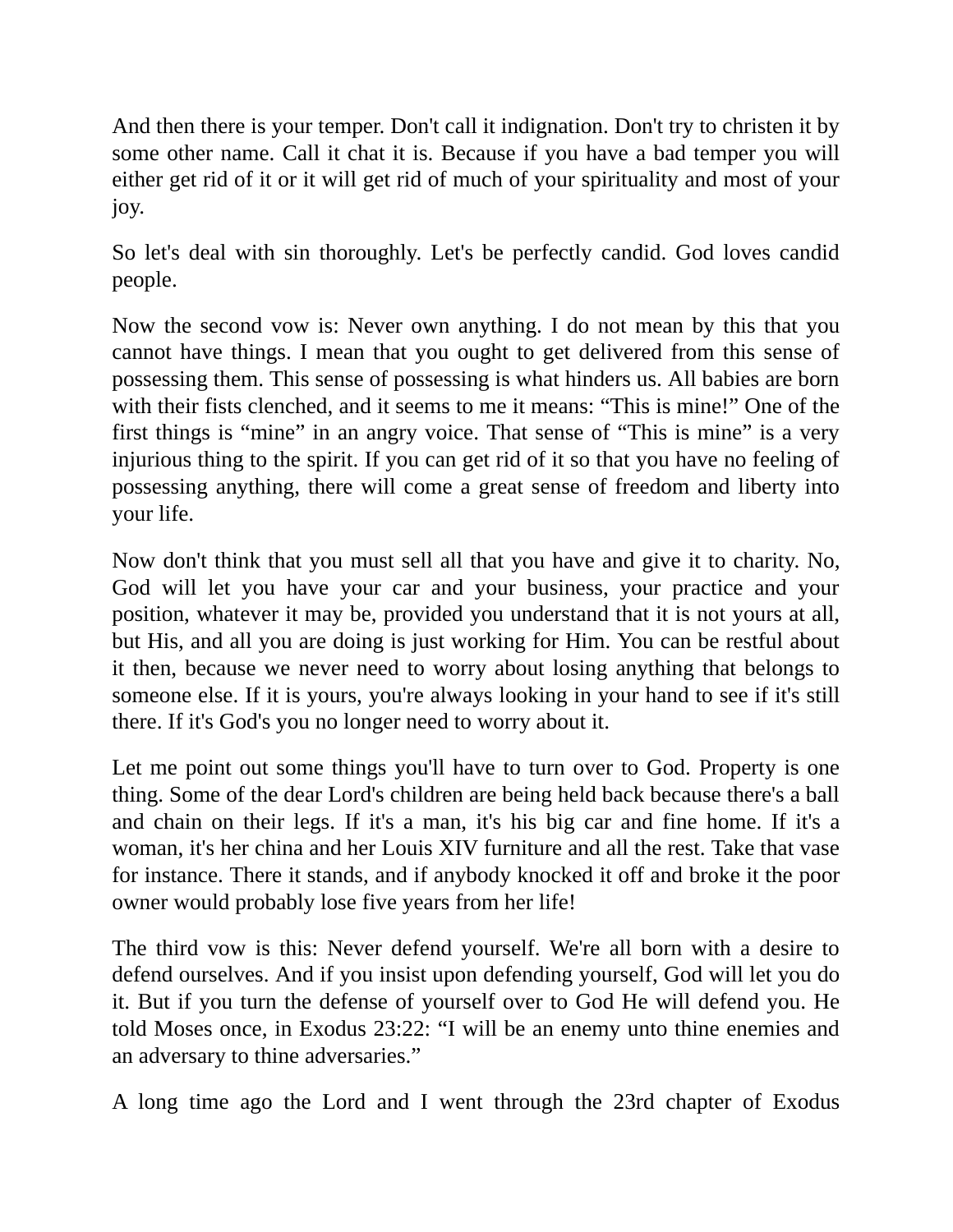together and He gave it to me. For 30 years now it has been a source of untold blessing to my life. I don't have to fight. The Lord does the fighting for me. And He'll do the same for you. He will be an enemy to your enemy and an adversary to your adversary, and you'll never need to defend yourself.

What do we defend? Well, we defend our service, and particularly we defend our reputation. Your reputation is what people think you are, and if a story gets out about you the big temptation is to try to run it down. But you know, running down the source of a story is a hopeless task. Absolutely hopeless! It's like trying to find the bird after you've found the feather on your lawn. You can't do it. But if you'll turn yourself wholly over to the Lord He will defend you completely and see to it that no one will harm you. "No weapon that is formed against thee shall prosper." He says, and "every tongue that shall rise against thee in judgment thou shalt condemn" (Isaiah 54:17).

Henry Suso was a great Christian of other days. Once he was seeking what some Christians have told me they are seeking—to know God better. Let's put it like this: you are seeking to have a religious awakening within your spirit that will thrust you farther out into the deep things of God. Well, as Henry Suso was seeking God, people started telling evil stories about the man, and it grieved him so that he wept bitter tears and had great sorrow of heart.

Then one day he looked out the window and saw a dog playing on the lawn. The dog had a mat, and kept picking the mat up, tossing it over his shoulder, running and getting it, tossing it some more, picking it up and tossing it again. God said to Henry Suso, "That mat is your reputation, and I am letting the dogs of sin tear your reputation to shreds and toss it all over the lawn for your own good. One of these days things will change."

And things did change. It was not very long before people who were tearing his reputation were confounded, and Suso rose into a place that made him a power in his day and a great blessing still to those who sing his hymns and read his works.

Next vow; Never pass anything on about anybody else that will hurt him. "Love covers a multitude of sins" (1 Peter 4:8). The talebearer has no place in God's favor. If you know something that would hinder or hurt the reputation of one of God's children, bury it forever. Find a little garden out back—a little spot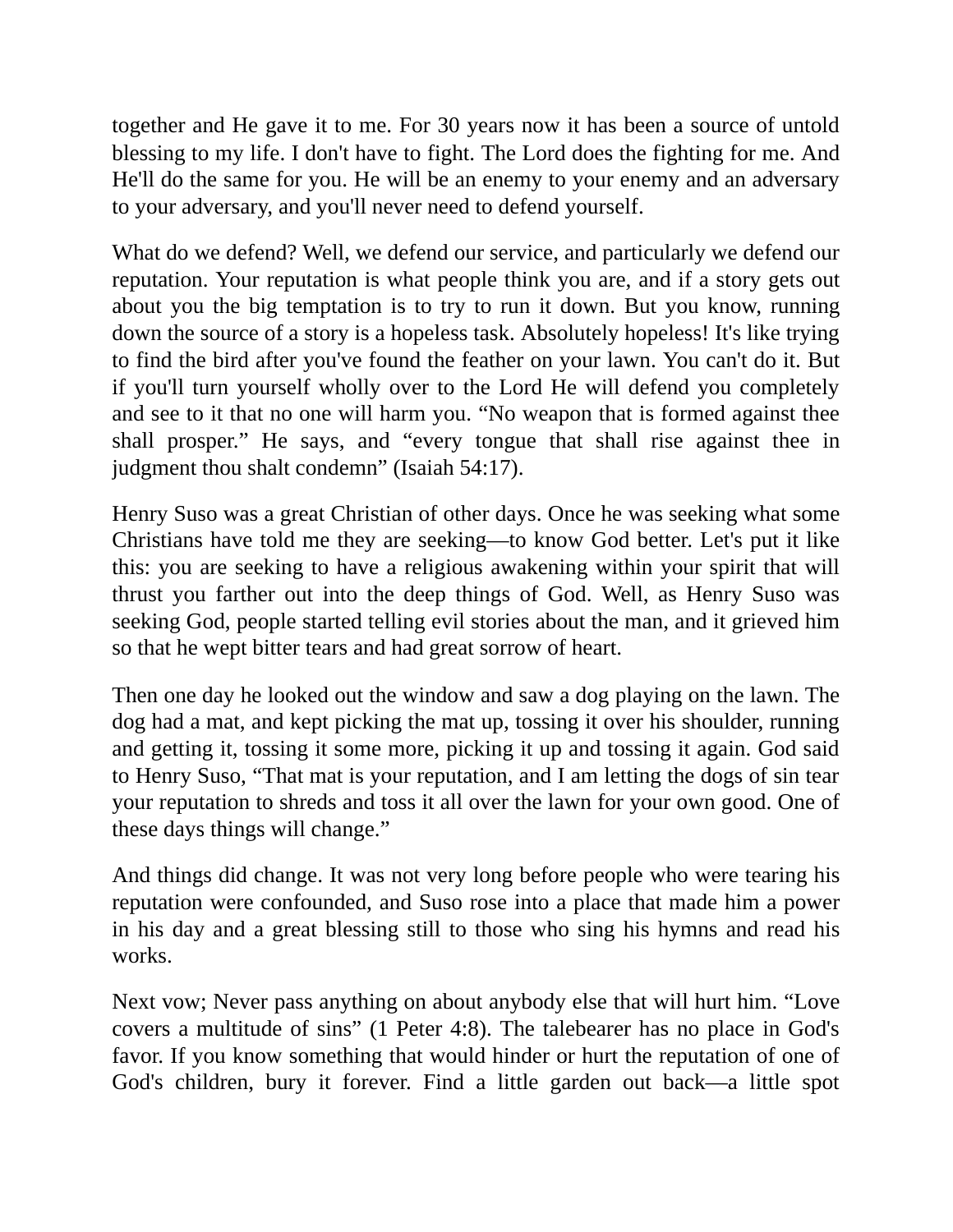somewhere—and when somebody comes around with an evil story, take it out and bury it, and say, "Here lies in peace the story about my brother." God will take care of it. "With what judgment ye judge, ye shall be judged" (Matthew 7:2).

If you want God to be good to you, you are going to have to be good to His children. You say, "That's not grace." Well, grace gets you into the kingdom of God. That is unmerited favor. But after you are seated at the Father's table He expects to teach you table manners. And He won't let you eat unless you obey the etiquette of the table. And what is that? The etiquette of the table is that you don't tell stories about the brother who is sitting at the table with you—no matter what his denomination, or nationality or background.

Our next vow is: Never accept any glory. God is jealous of His glory and He will not give His glory to another. He will not even share His glory with another. It is quite natural, I should say, for people to hope that maybe their Christian service will give them a chance to display their talents. True, they want to serve the Lord. But they also want other people to now they are serving the Lord. They want to have a reputation among the saints. That is very dangerous ground seeking a reputation among the saints. It's bad enough to seek a reputation in the world, but it's worse to seek a reputation among the people of God. Our Lord gave up His reputation, and so must we.

Meister Eckhart once preached a sermon on Christ cleansing the temple. He said, "Now there was nothing wrong with those men selling and buying there. There was nothing wrong with exchanging money there; it had to be. The sin lay in their doing it for profit. They got a percentage on serving the Lord." And then he made the application: "Anybody that serves for a commission, for what little bit of glory he can get out of it, he is a merchant and he ought to be cast out of the temple."

I go along with this. If you're serving the Lord, and yet slyly—perhaps scarcely known to you—you're hoping to get just a little five percent commission, then look out! It will chill the power of God in your spirit. You must determine that you will never take any glory, but see that God gets it all.

Now the easiest possible thing is to give a message like this. The hard thing is to make it work in one's own life. Remember that these five vows are not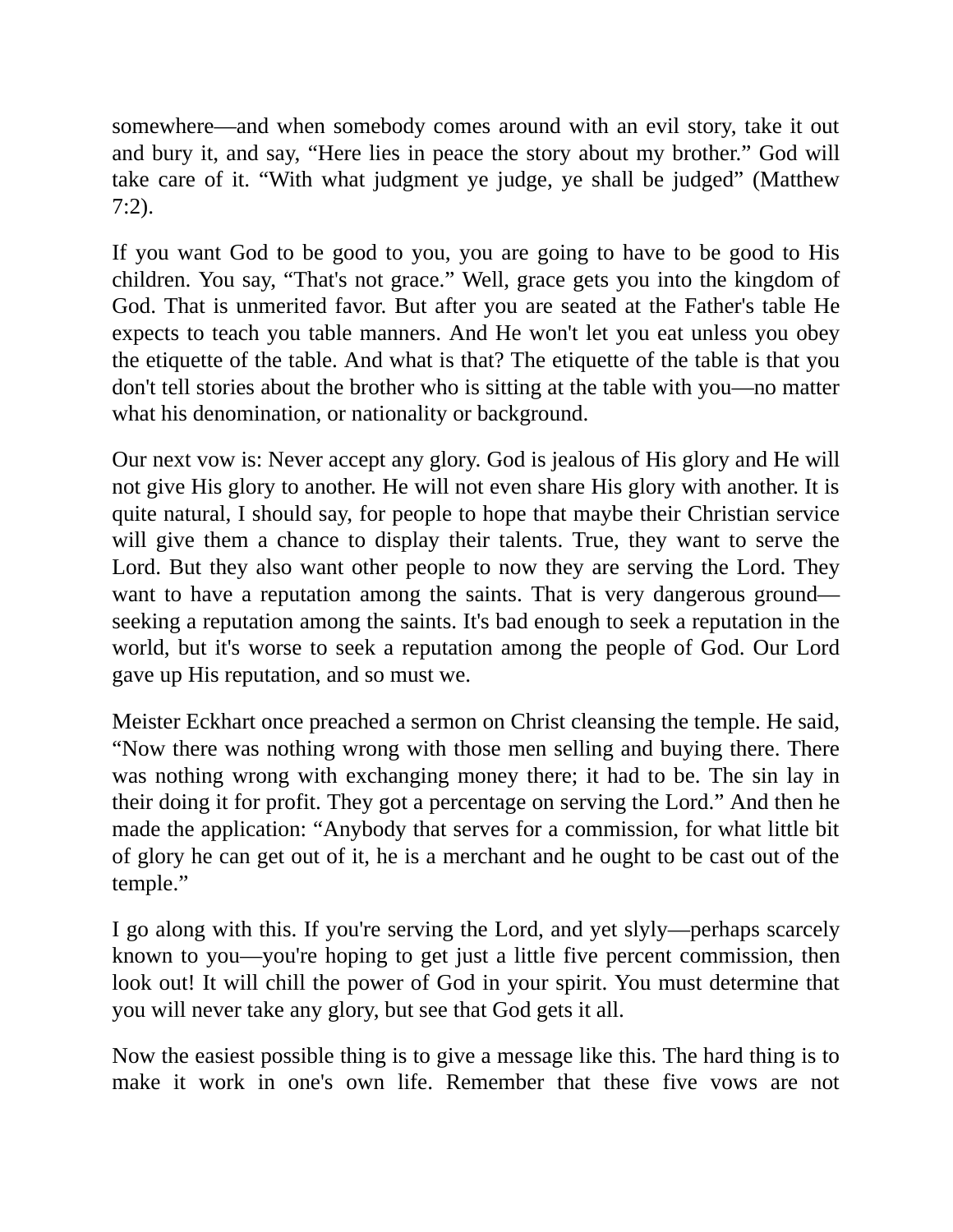something you write in the back of your Bible and forget. They've got to be written in your own blood. They have to be made final, irrevocable. If it only comes off the surface, it's no good. Much of our promises come off the surface. No, no. Let it come out of the depths of your heart, the deep depths of your spirit.

Theses vows cut against the old human nature. They introduce the cross into your life. And nobody ever walks back from carrying his cross—nobody, ever. When a man takes his cross he's already said goodbye. He's pulled the roll top shut on his desk and said farewell to his wife and children. He's not coming back. The man with the cross never comes back. When you make these vows, remember: They introduce the cross into your life, they strike at the heart of your self-life and there is never a place to go back to. And I say, "Woe to the triflers!"

In America—and maybe in other places, too—so many people are saying, "Try Jesus, try God!" Triflers, experimenters, tasters they are. Like a rabbit with a half dozen holes so if one is stopped up he can flee to another! No! From the cross there is no place to flee. You don't "try" Jesus. He's not there to be experimental with. Christ is not on trial. You are. I am. He's not! God raised Him from the dead and forever confirmed His deity and sealed Him and set Him at His own right hand as Lord and Christ. Turn everything over to Him and you'll find your life begin to lift. You'll blossom in a wonderful way.

Now, if you happen to be one of those on whom God has laid His hand for a deeper life, a more powerful life, a fuller life, then I wonder if you would be willing to pray this kind of prayer: "O God, glorify Thyself at my expense. Send me the bill—anything, Lord. I set no price. I will not dicker or bargain. Glorify Thyself. I'll take the consequence."

This kind of praying is simple, but it's deep and wonderful and powerful. I believe, if you can pray a prayer like that, it will be the ramp from which you can take off into higher heights and bluer skies in the things of the Spirit.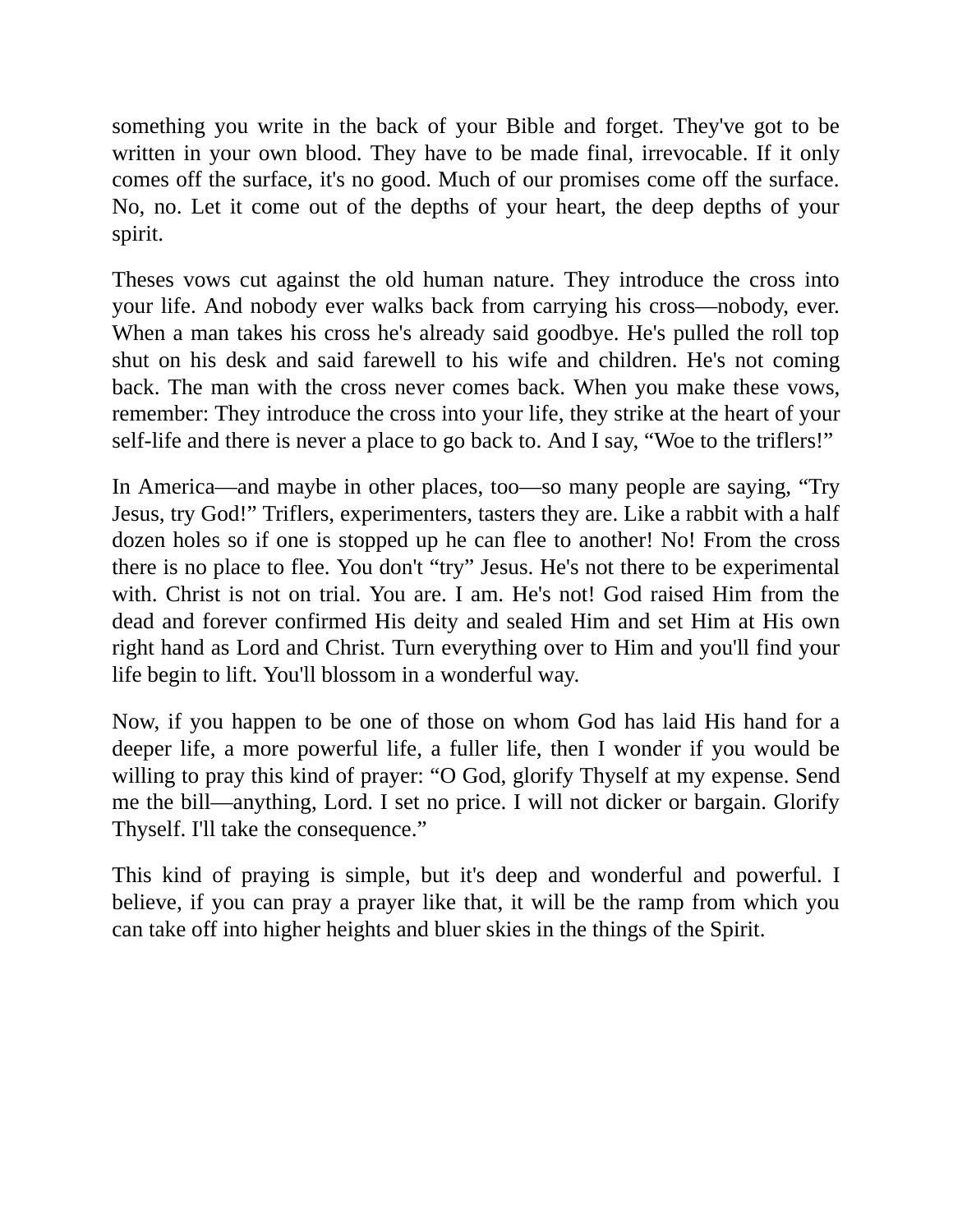

#### **About CrossReach Publications**

Thank you for choosing CrossReach [Publications](https://www.amazon.com/s/ref=nb_sb_noss_2?url=search-alias%3Daps&field-keywords=crossreach+publications). We're a family based home business. A husband and wife team raising a large family. Our philosophy is to remain as neutral as possible. We are nondenominational and non-sectarian. We seek to publish books from a wide variety of authors and doctrinal positions, on a wide variety of Christian topics that will teach, encourage, challenge, inspire and equip.

We believe everyone has the right to study and come to their own conclusions. We aim to help to facilitate that end.

We aspire to excellence. If we have not met your standards in this or any other publication, please drop us a line and let us know. We want you, our customer, to feel satisfied with your product. Our 11-year-old daughter Amy has recently joined the business now and is publishing her own books! If you would like to find out more about us, you can do so by going to the link below which will take you to our channel where we vlog our everyday lives:

If you have any questions or comments about our publications or our channel you can do so by emailing us.

[www.YouTube.com/c/TheKinsellaBunchVlog](http://www.YouTube.com/c/TheKinsellaBunchVlog)

#### [CrossReach@outlook.com](mailto:CrossReach@outlook.com)

Don't forget you can follow us on [Facebook](https://www.facebook.com/CrossReachPublications) and [Twitter](https://twitter.com/CrossReachPub), and keep up to date on our newest releases and deals.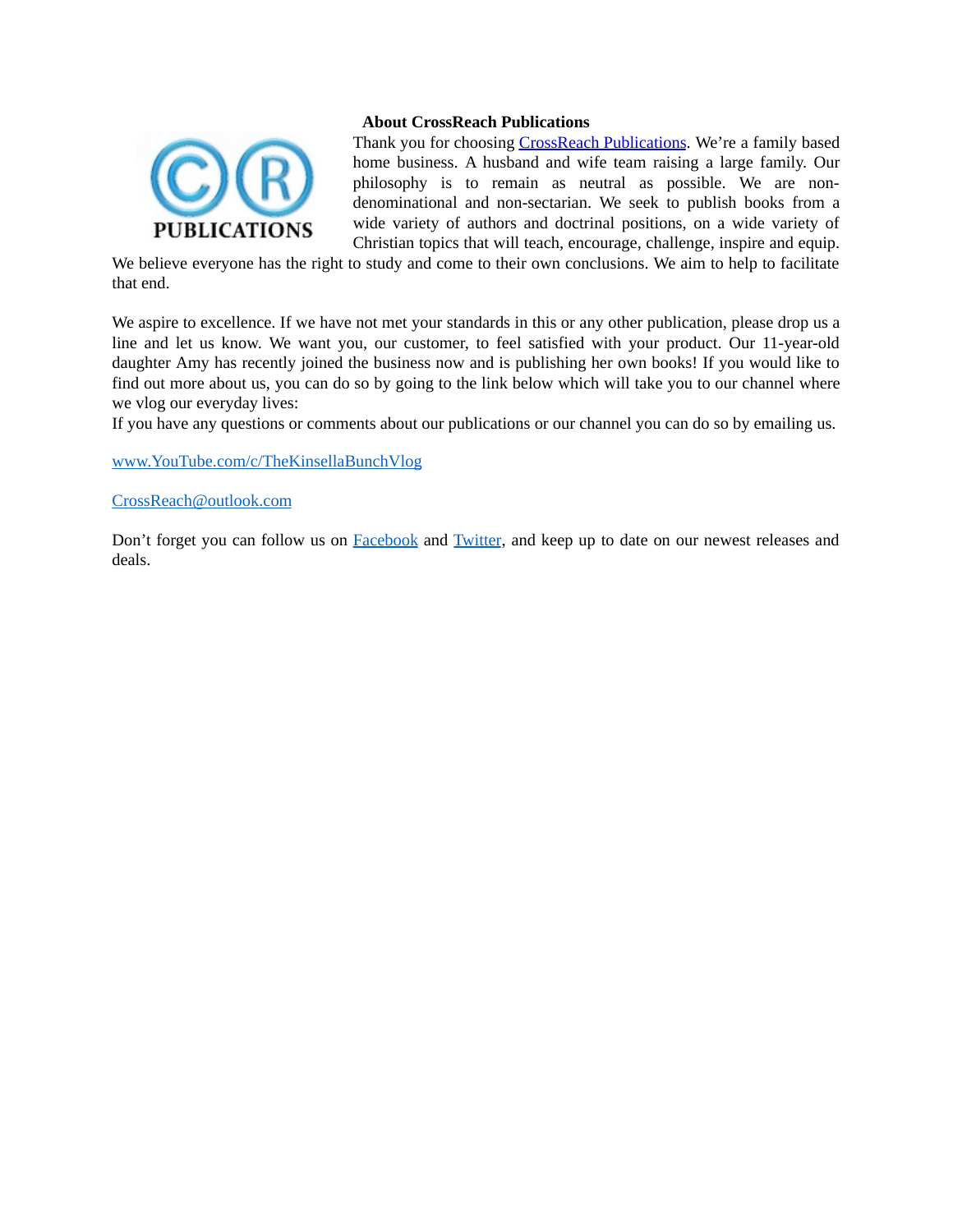#### **Also from CrossReach Publications**



A. W. TOZER

## God Still [Speaks](http://www.amazon.com/gp/product/B00NLQQ6XA)

A. W. Tozer

Tozer is as popular today as when he was living on the earth. He is respected right across the spectrum of Christianity, in circles that would disagree sharply with him doctrinally. Why is this? A. W. Tozer was a man who knew the voice of God. He shared this experience with every true child of God. With all those who are called by the grace of God to share in the mystical union that is possible with Him through His Son Jesus.

Tozer fought against much dryness and formality in his day. Considered a mighty

man of God by most Evangelicals today, he was unconventional in his approach to spirituality and had no qualms about consulting everyone from Catholic Saints to German Protestant mystics for inspiration on how to experience God more fully.

Tozer, just like his Master, doesn't fit neatly into our theological boxes. He was a man after God's own heart and was willing to break the rules (man-made ones that is) to get there.

Here are two writings by Tozer that touch on the heart of this goal. Revelation is Not Enough and The Speaking Voice. A bonus chapter The Menace of the Religious Movie is included.

This is meat to sink your spiritual teeth into. Tozer's writings will show you the way to satisfy your spiritual hunger.

—Dave Kinsella



How to Be [Filled](http://www.amazon.com/gp/product/B015OTDWLU) with the Holy Spirit A. W. Tozer

Before we deal with the question of how to be filled with the Holy Spirit, there are some matters which first have to be settled. As believers you have to get them out of the way, and right here is where the difficulty arises. I have been afraid that my listeners might have gotten the idea somewhere that I had a how-to-be-filled-withthe-Spirit-in-five-easy-lessons doctrine, which I could give you. If you can have any such vague ideas as that, I can only stand before you and say, "I am sorry"; because it isn't true; I can't give you such a course. There are some things, I say,

that you have to get out of the way, settled.



The Waning [Authority](http://www.amazon.com/gp/product/B017YGK0V6) of Christ in the Churches A. W. Tozer

This book has been described by James L. Snyder as Tozer's valedictory. It was his last message ever given to God's people. Written shortly before his death in 1963, it was published two days after his death. It is a challenging message to all who want to walk with Christ.

"HERE IS THE BURDEN of my heart; and while I claim for myself no special inspiration I yet feel that this is also the burden of the Spirit. If I know my own

heart it is love alone that moves me to write this. What I write here is not the sour ferment of a mind agitated by contentions with my fellow Christians. There have been no such contentions. I have not been abused, mistreated or attacked by anyone. Nor have these observations grown out of any unpleasant experiences that I have had in my association with others. My relations with my own church as well as with